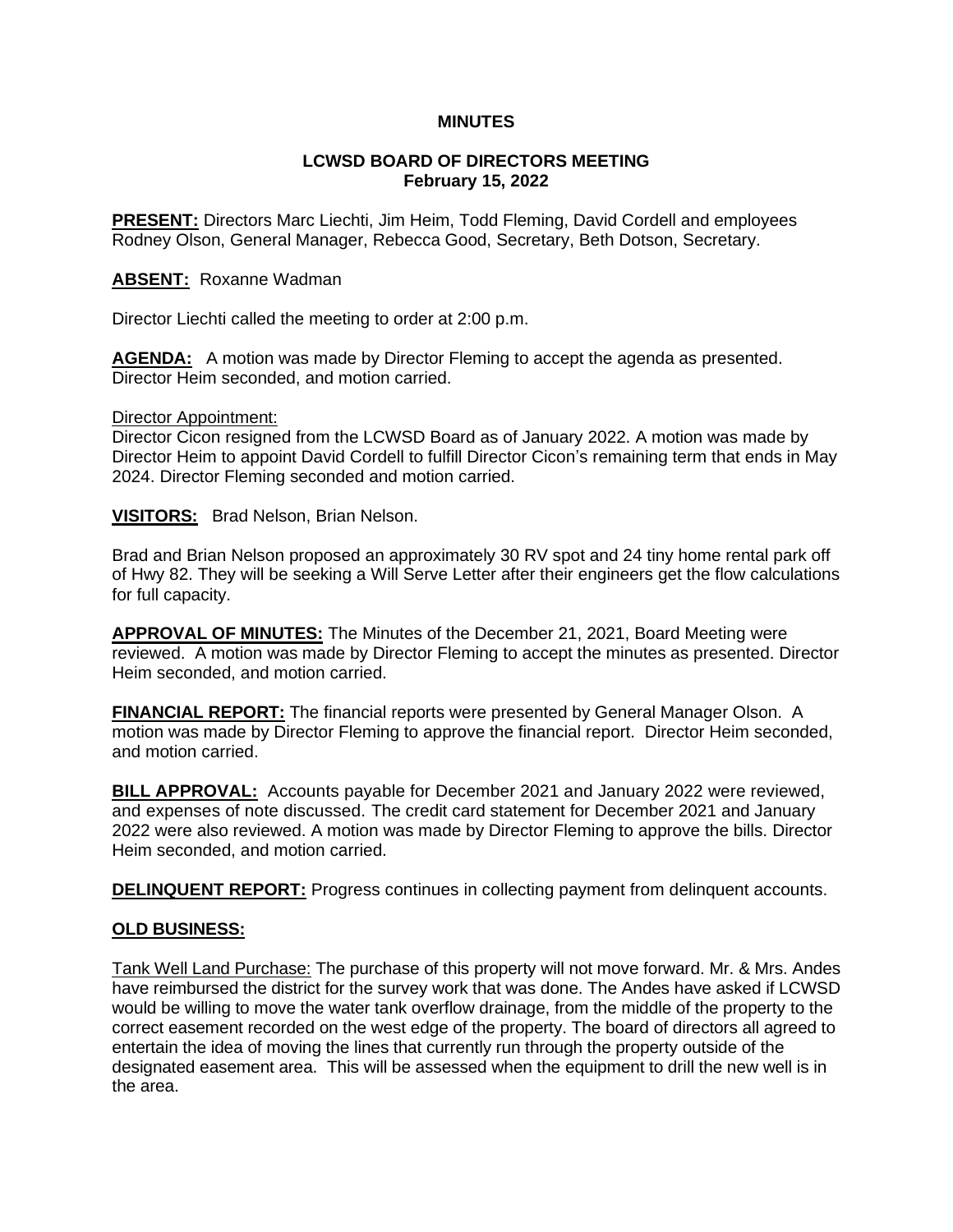LCWSD February 15<sup>th</sup>, 2022 Page 2

South Eighty Water System Generator: Proceeding with a generator purchase was unanimously approved.

ARPA Update: General Manager Olson has submitted the required documents to SRF to proceed with the ARPA application process.

# **NEW BUSINESS:**

Steamboat Landing Development Somers: LCWSD board members unanimously approved the subdivision as presented; five phases over 10 years consisting of 178 single family units and 72 condos for a maximum of 250 living units known as Steamboat Landing; with a maximum of 71,400 gallons of wastewater per day. Any deviation from this plan would need to be resubmitted to LCWSD.

TS Capital Improvement: – Somers Base Rate Review. Six-month notification will be given per the interlocal agreement to Somers Water and Sewer before any rate changes are implemented.

General Manager Olson discovered a billing error to the Somers Water and Sewer District and provided explanation to the LCWSD board. The LCWSD is researching how to best handle the refund of the amount in error to the Somers Water and Sewer District. The LCWSD will ask our auditor to advise.

Montana Rural Water Conference: The Montana Rural Water Conference will be held March  $23<sup>rd</sup> - 25<sup>th</sup>$  2022 in Great Falls, MT,

## **MISCELLANEOUS**

None

The meeting adjourned at 4:43 PM

Respectfully submitted, Rebecca Good, Secretary

**(NEXT MEETING DATE IS TUESDAY, March 15th, 2022)**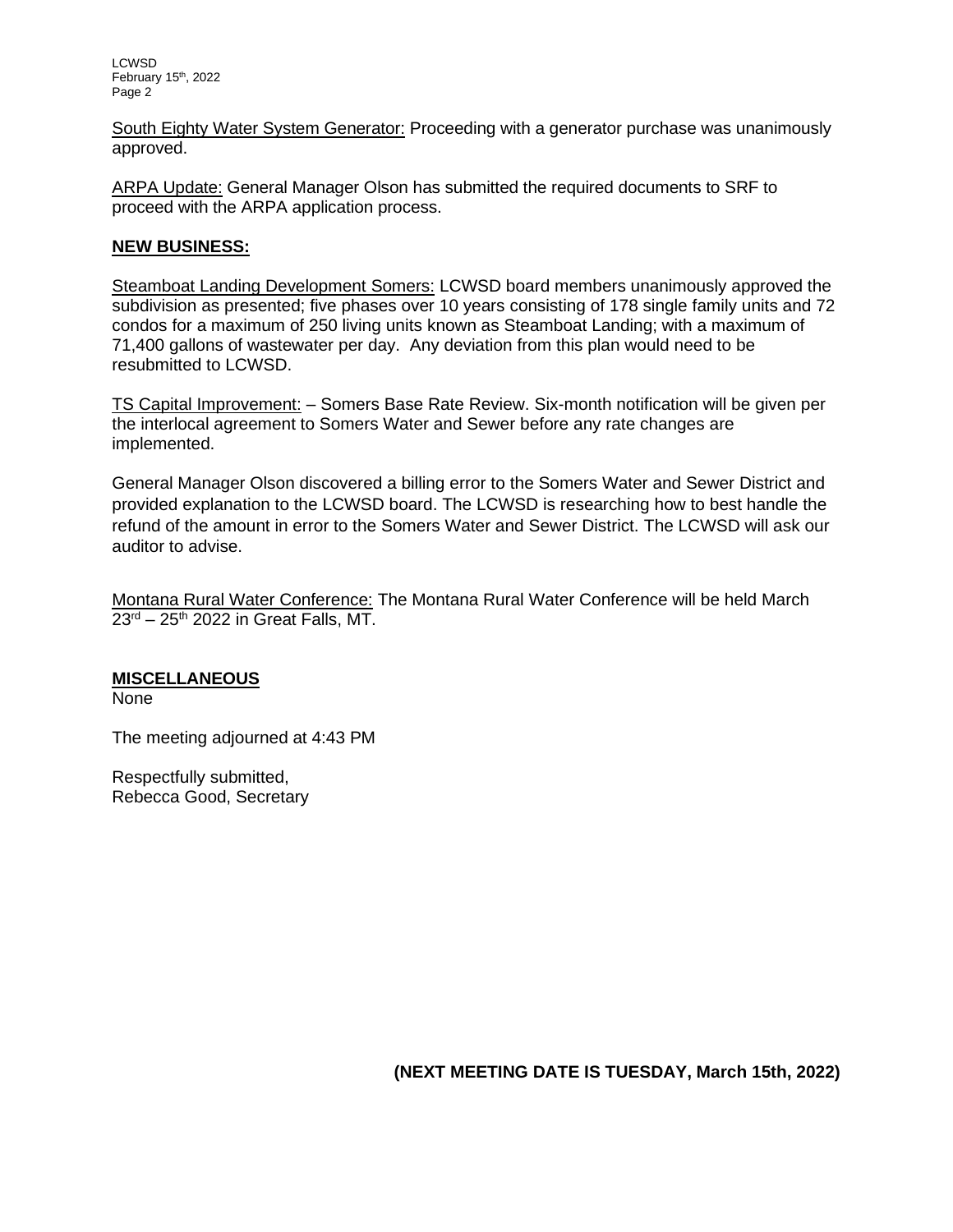# **MINUTES**

# **LCWSD BOARD OF DIRECTORS MEETING March 15, 2022**

**PRESENT:** Directors Marc Liechti, Jim Heim, Todd Fleming, David Cordell, Roxanne Wadman and employees Rodney Olson, General Manager, Rebecca Good, Secretary, Beth Dotson, Secretary.

# **ABSENT:** N/A

Director Liechti called the meeting to order at 2:00 p.m.

**AGENDA:** A motion was made by Director Fleming to accept the agenda as presented. Director Wadman seconded, and motion carried.

## **VISITORS:** N/A

**APPROVAL OF MINUTES:** The Minutes of the February 15, 2022, Board Meeting were reviewed. A motion was made by Director Heim to accept the minutes as presented. Director Wadman seconded, and motion carried.

**FINANCIAL REPORT:** The financial reports were presented by General Manager Olson. A motion was made by Director Fleming to approve the financial report. Director Wadman seconded, and motion carried.

**BILL APPROVAL:** Accounts payable for February 2022 were reviewed, and expenses of note discussed. The credit card statement for February 2022 was also reviewed. A motion was made by Director Heim to approve the bills. Director Wadman seconded, and motion carried.

**DELINQUENT REPORT:** Progress continues in collecting payment from delinguent accounts.

# **OLD BUSINESS:**

ARPA Update: General Manager Olson is continuing the plans to proceed with the ARPA application process.

South Eighty Water System Generator: General Manager Olson in the process of getting bids from fuel vendors in order to proceed with generator installation.

## **NEW BUSINESS:**

Tablets for Board Members: General Manager Olson presented the board with a cost breakdown for the possible implementation of tablets for our board members. The LCWSD board members discussed both the pros and cons of tablets and ultimately decided that the most cost-effective way to fold in with the districts efforts to go as paperless as possible would be to instead, do a presentation at the meetings in place of printing out individual packets for Board Members and guests.